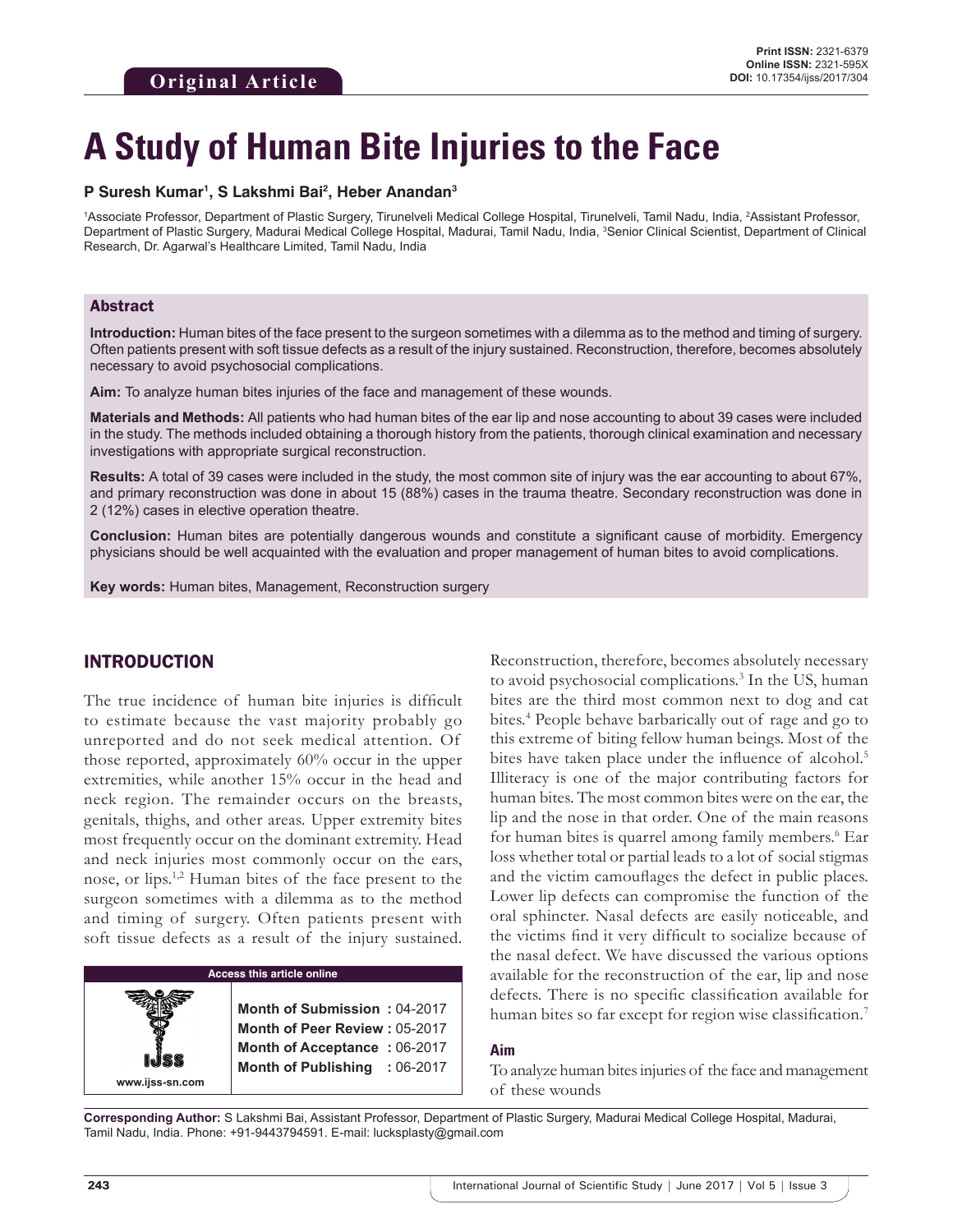# MATERIALS AND METHODS

This prospective observational study was conducted in the Department of Plastic and Reconstructive Surgery, Government Rajaji Hospital, Madurai Medical College, Madurai. The patients with a history of human bites to the face who were admitted to the emergency ward were included in the study. All patients who had human bites of the ear, lip, and nose were included in the study. The methods included obtaining a thorough history from the patients, thorough clinical examination and necessary investigations with appropriate surgical reconstruction. Proper pre-operative planning was done. Pattern and template were made are per tissue loss. Immediately after admission, patients were given anti-tetanus prophylaxis. Wound swab was taken for culture and sensitivity. Thorough wound wash was given using Betadine, hydrogen peroxide, and saline. A course of antibiotics was started with injection Cefotaxime 1 g intravenous (IV) bd, injection Ampicillin 1 g IV bd, and injection Metronidazole 500 mg IV TDS for as long as the patient stayed in the hospital after which oral antibiotics was given to a total period of 5 days. In stable patients primary single staged repair was done or the first stage of staged reconstruction was done on the day of injury. In patients with associated injuries priority was given to life saving measures followed by secondary reconstruction. Procedures, outcomes, and complications were explained to the patients and informed written consent was obtained from all patients. Cases were followed up after 1 and 2 weeks then monthly for at least 3 months after the final stage of reconstruction.

# RESULTS

A thorough examination of the bite wound in adequate lighting must be performed. The wound may be irrigated to facilitate the examination. The extent of damage to the soft tissue, depth of the bite, involvement of tendons, presence of infection or foreign bodies such as fragments of teeth must be assessed. Special care must be taken during the examination of fight bites, and examination must be performed in the closed fist position so as to passively flex the fingers, making it easier to assess the damage to the extensor tendons.

The data show that about 74% ( $N = 28$ ) of injured belonged to 21-40 years.  $21\%$  ( $N = 9$ ) of the patients belonged to 41-60 years age group. Only 5% (*N* = 2) of the cases were  $\leq$ 20 years. About 95% (*N* = 37) of the patients were males. Only  $5\%$  ( $N = 2$ ) were females (Table 1).

About 44% ( $N = 17$ ) of the patients had completed their middle school education, and  $33\%$  ( $N = 13$ ) of them had

completed primary education. About 13% (*N* = 5) of them were illiterate. Only about 5% ( $N = 2$ ) of the victims had completed secondary school education and graduation (Table 2).

The daily wages group had there were  $92\%$  ( $N = 36$ ), and  $8\%$  ( $N = 3$ ) of the patients were monthly salary group. About  $32\%$  ( $N = 13$ ) of the victims were under the influence of alcohol at the time of injury. As per the history obtained from the victims, about  $74\%$  ( $N = 29$ ) of the assailants were under the influence of alcohol at the time of injury.

The most common site of injury was the ear accounting to about 67% ( $N = 26$ ) followed by a lip in about 18%  $(N = 7)$  of the cases. Nose was injured in 11 %  $(N = 4)$ of the cases. Chin was injured in one patient, and only the Cheek was injured in another patient (Table 3).

The average hospital stay for the reconstruction of ear defects was 4.4 days. The average hospital stay for nose defects was 5 days and that for lip defects was 3.1 days. The hospital stays for Chin and Cheek injuries was 1.5 days (Table 4). The right side of the ear was involved

| <b>Table 1: Age incidence</b> |         |
|-------------------------------|---------|
| Age in years                  | $N$ (%) |
| $\leq$ 20                     | 2(5)    |
| $21 - 40$                     | 28 (74) |
| 41-60                         | 9(21)   |

## **Table 2: Literacy status**

| Literacy          | $N$ (%) |
|-------------------|---------|
| <b>Illiterate</b> | 5(13)   |
| Primary           | 13(33)  |
| Middle            | 17(44)  |
| Secondary         | 2(5)    |
| Graduate          | 2(5)    |

## **Table 3: Region of bite**

| <b>Region of bite</b> | $N$ (%) |
|-----------------------|---------|
| Ear                   | 26 (67) |
| Lip                   | 7(18)   |
| Nose                  | 4(11)   |
| Chin                  | 1(2)    |
| Cheek                 | 1(2)    |

#### **Table 4: Average hospital stay**

| <b>Region</b>   | <b>Number of days</b> |
|-----------------|-----------------------|
| Ear             | 4.4                   |
| <b>Nose</b>     | 5                     |
| Lip             | 3.1                   |
| Chin, and cheek | 1.5                   |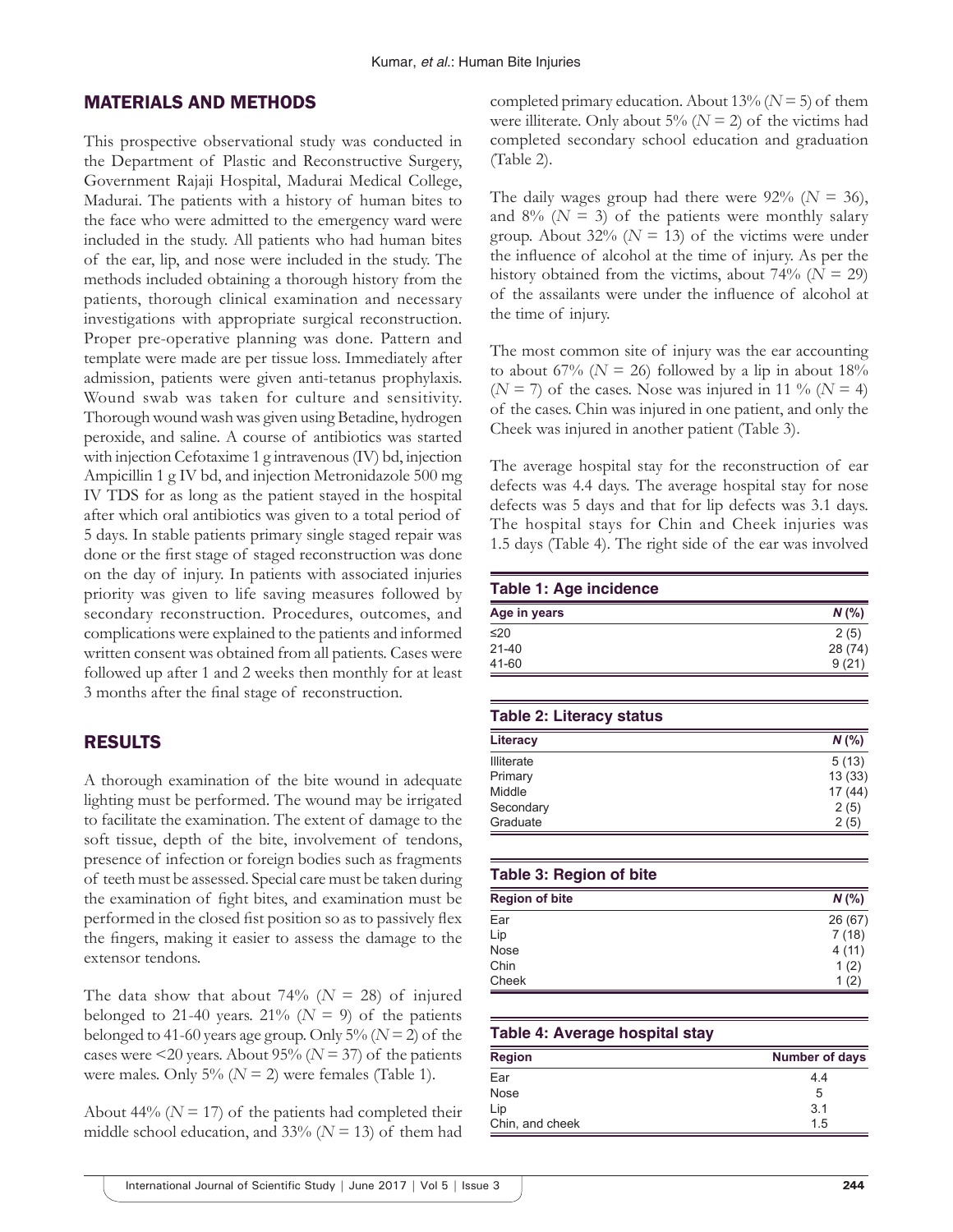in 14 patients, and the left side was involved in 12 patients. Middle third and lower third defects were present in 7 (27%) cases each. About 6 patients (23%) presented with the upper third defects and 4 (15%) patients presented with upper  $2/3^{rd}$  defects. Two patients presented with the lower 2/3rd defects.

Primary reconstruction was done in about 15 (88%) cases in the trauma theatre. Secondary reconstruction was done in 2 (12%) cases in elective operation theatre (Table 5).

Superiorly based postauricular (PA) skin flap with cartilage implantation was done in  $12\%$  ( $N = 2$ ) of the cases with the upper third defects. Superiorly based PA flap was done in  $6\%$  ( $N = 1$ ) of the cases in the upper third defect and inferiorly based PA flap was done in  $6\%$  ( $N=1$ ) of the cases with the lower and middle third defect. Converse tunnel procedure was done in  $12\%$  ( $N = 2$ ) of the cases with the upper and middle third defects. Dieffenbach procedure was done in 12% ( $N = 2$ ) of the cases for the middle third defect. PA bipedicled flap was done in  $6\%$  (n=1) of the cases for middle third defect. Skin graft was done in 12% (*N* = 2) of the cases for partial thickness loss in the upper and middle third defects. For lobule reconstruction, double cross skin flap was done in 22% ( $N = 4$ ) of the cases followed by "Y" flap in  $6\%$  ( $N = 1$ ) of the cases. Reimplantation of the injured, debrided ear was attempted in  $6\%$  ( $N = 1$ ) of the cases as a composite graft (Table 6).

Flap edema occurred in 4 (58 %) cases. There was no wound infection in any of the cases. Skin graft took well in both the cases. There was partial flap necrosis in "Y" flap reconstruction done for lobule defect. Hypertrophic scar was present in one case with double cross skin flap done for lobule defect (Table 7).

In about  $86\%$  ( $N = 6$ ) of the cases, the lower lip was injured particularly in the middle third. In only one case (14%), the upper lip was injured. There was partial thickness loss in six cases (86%). Only one patient (14%) presented with full thickness loss of the lower lip involving the middle part (2/3<sup>rd</sup> defect). In 6 (86%) patients the loss was  $\leq 1/3^{rd}$ . In only one patient (14%), the loss was about  $2/3^{rd}$  of the lower lip. None of the cases had more than  $2/3^{rd}$  loss.

In about 6 (86%) patients primary reconstruction was done in the trauma theatre under local anesthesia. In only 1 (14%) patient secondary reconstruction was done using bilateral stair step advancement flap for 2/3rd defect of the middle of the lower lip in elective theatre under endonasal general anesthesia (Table 8).

In about 5 (72%) patients, wedge excision of the defect was done, and primary suturing was done in three layers using 3/0 Vicryl for mucosa and muscle followed by 4/0 ethilon simple suture for the skin under local anesthesia. In one patient, there was partial thickness loss involving only the vermilion in the middle third of the lower lip, mucosal advancement flap reconstruction was done. In another patient with about  $2/3^{rd}$  loss of middle part of the lower lip, stair step opposing advancement flap reconstruction was done (Table 9).

Wound gaping was present in one case, which was sutured by wedge excision and suturing. It was resutured on the second post-operative day. The wound was healthy on further follow-up. Microstomia was present in one patient who underwent Stair-step Opposing Advancement Flap

| Table 5: Timing of reconstruction - Ear |        |
|-----------------------------------------|--------|
| <b>Reconstruction</b>                   | N(%    |
| Primary                                 | 15(88) |
| Secondary                               | 2(12)  |
|                                         |        |

# **Table 6: Methods of reconstruction**

| <b>Procedures</b>                   | $N$ (%) |
|-------------------------------------|---------|
| PA flap with cartilage implantation | 2(12)   |
| PA flap                             | 2(12)   |
| Converse tunnel procedure           | 2(12)   |
| Dieffenbach procedure               | 2(12)   |
| Postauricular bipedicled flap       | 1(6)    |
| Skin graft                          | 2(12)   |
| Double cross skin flap              | 4(22)   |
| "Y" flap                            | 1(6)    |
| Reimplantation                      | 1(6)    |

#### PA: Postauricular

# **Table 7: Complications**

| <b>Complication</b>       | $N$ (%) |
|---------------------------|---------|
| Flap edema                | 4(58)   |
| Reimplanted part necrosis | 1(14)   |
| Wound infection           | Nil     |
| Graft loss                | Nil     |
| Partial flap loss         | 1(14)   |
| Hypertrophic scar         | 1(14)   |

# **Table 8: Timing of reconstruction – Lip**

| <b>Reconstruction</b> | $N$ (%) |
|-----------------------|---------|
| Primary               | 6(86)   |
| Secondary             | 1(14)   |
|                       |         |

| Table 9: Methods of reconstruction - Lip |         |
|------------------------------------------|---------|
| <b>Methods</b>                           | $N$ (%) |
| Mucosal advancement flap                 | 1(14)   |
| Stair step opposing advancement flap     | 1(14)   |
| Wedge excision and suturing              | 5(72)   |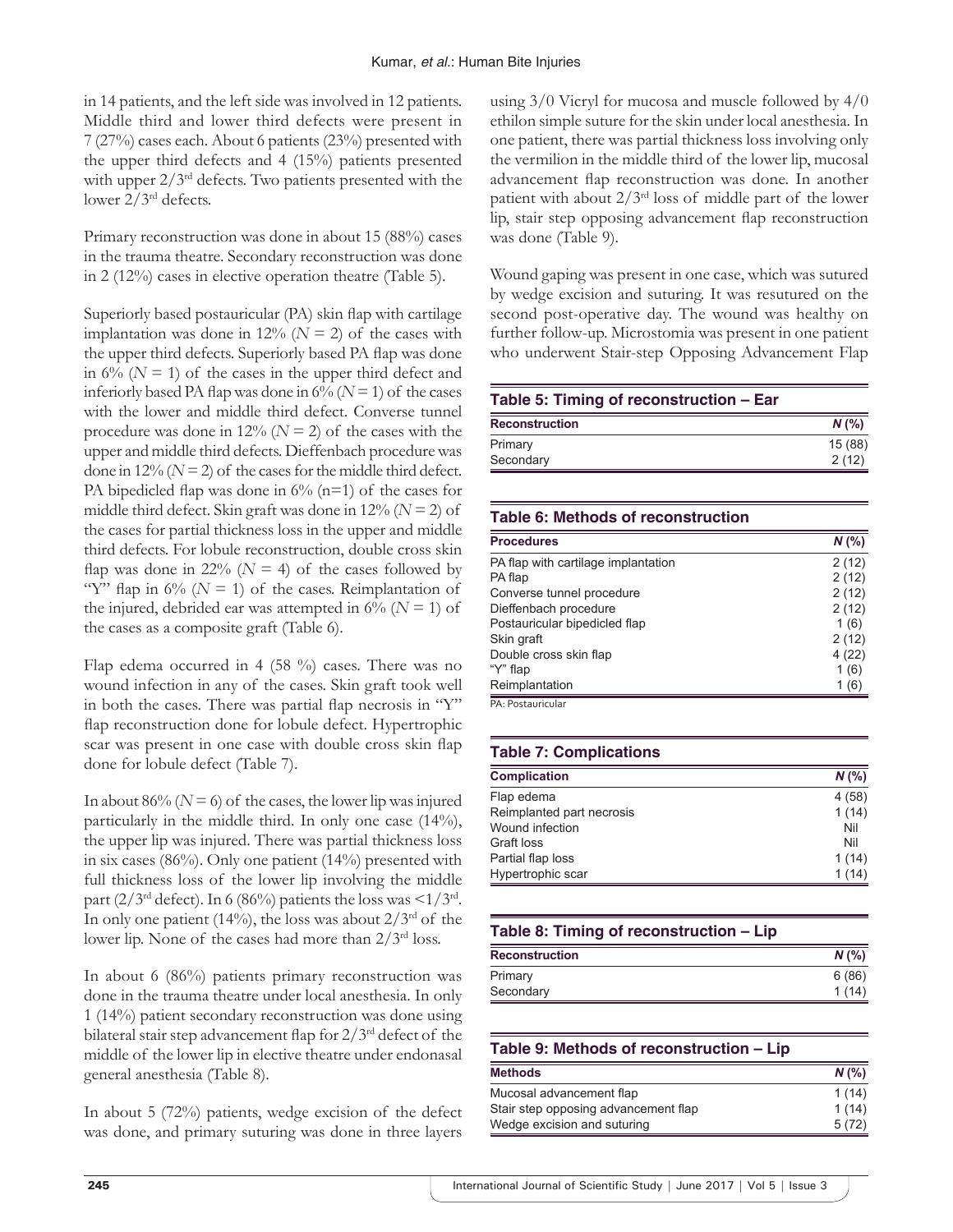reconstruction which resolved after 3 months. There was no wound infection in any of the cases (Table 10).

### **Nose**

All the patients who had bites on the nose were males in the economically productive age group. All of them belonged to backward community and lived in and around Madurai. They had completed their middle school education. Majority of the victims and assailants were under the influence of alcohol. Family quarrels and unknown reasons were responsible for the injuries. In all the cases, the lower third of the nose was affected. These patients presented to the emergency ward late in the afternoon.

## **Reconstruction**

In all the four cases secondary reconstruction was done using oblique forehead flap in stages, in elective operation theatre under general anesthesia. In the first stage, defect was recreated, oblique forehead flap was planned, raised and attachment given to the defect. In the second stage after 3 weeks, once the scar settled well, pedicle was divided, and flap inset was given using 4/0 ethilon. The pedicle was returned to reconstruct the glabellar region. The remaining part of the pedicle was discarded. There was no wound infection or flap failure. The average hospital stay was 5 days.

# **DISCUSSION**

The human bite injury is a deceptive wound. The potential for infective, functional and esthetic complications requires prompt treatment in an appropriate setting. Human bite injuries may present in one of two forms, the closed fist injury or the occlusive bite injury. Primary reconstruction of the facial defects improved the self-esteem of the patients, reduced the hospital stay as well as the cost and had a regular follow-up. Most of the patients belonged to the economically productive age group of 21-40 years. In a study conducted by Harrison, majority of those bitten were young males, with 44% of the males aged 16-25 years. The male to female ratio was 3:1.7 About 74% of the assailants were under the influence of alcohol while committing the injury. Ear was the common site of injury followed by lip and nose. In a study conducted by Henry *et al*. alcohol consumption was documented in 86% of cases. The majority (70%) occurred over the weekend or on a public

| <b>Table 10: Complications - Lip</b> |                           |
|--------------------------------------|---------------------------|
| <b>Complication</b>                  | <b>Number of patients</b> |
| Wound gaping                         |                           |
| Microstomia                          |                           |
| Wound infection                      | Nil                       |

holiday. Facial injuries made up 70% of injuries with the remainder being to the upper limb.**<sup>5</sup>**

Middle third and lower third defects were the common presentations. Ear reconstruction remains one of the most challenging procedures encountered by reconstructive surgeons. This is due to the intricate detail and anatomic complexity of the cartilaginous auricular framework and its relationship with its thin soft-tissue envelope. The golden standard is a reconstruction with autologous costal cartilage introduced by Tanzer. $8,9$  This is later expounded by Brent<sup>10</sup> and refined by the work of Nagata and Firmin.11 This study focused on autologous ear reconstruction after trauma. Bite injuries were the leading cause of acquired auricular deformities. Totally, there were seven patients who had lip defects. Only one of them had upper lip defect which was partial and included the right lateral subunit. Out of them, five patients had  $\langle 30\%$  tissue loss. In all the cases, the tissue defect always included the Vermillion. As a complex reconstructive procedure price to establishment of adequate margins can certainly compromise the ultimate result, it is appropriate not to perform closure until margins have been adequately examined. Functional reconstructions are best accomplished with innervated myocutaneous flaps of orbicularis oris for either lips or the depressor anguli oris lower lip or the innervated levator anguli oris flap for the upper lip.12,13 In these five patients, primary reconstruction was done with wedge excision of the defect and closure in three layers (Louis method).

# **CONCLUSION**

Human bite wounds are notoriously deceptive and are often underestimated and undertreated. While controversies regarding optimal management continue, the basic tenets of meticulous wound care are no different than those for contaminated wounds. In ear reconstruction, timely coverage of cartilage framework using local flaps prevented perichondritis and deformities. For upper third defects superiorly based PA flap was ideal. For middle third defects converse tunnel, dieffenbach, and bipedicle flaps were done either with or without cartilage graft. Double cross skin flap gave good esthetic results in lobule reconstruction. In lip reconstruction, primary reconstruction using Louis method served the purpose. Proper wound debridement, antibiotic coverage, primary closure or reconstruction of human bites of the face gives a good result.

## REFERENCES

1. Merchant RC, Zabbo CP, Mayer KH, Becker BM. Factors associated with delay to emergency department presentation, antibiotic usage and admission for human bite injuries. Can J Emerg Med 2007;9:441-8.

2. Perron AD, Miller MD, Brady WJ. Orthopedic pitfalls in the ED: Fight bite.